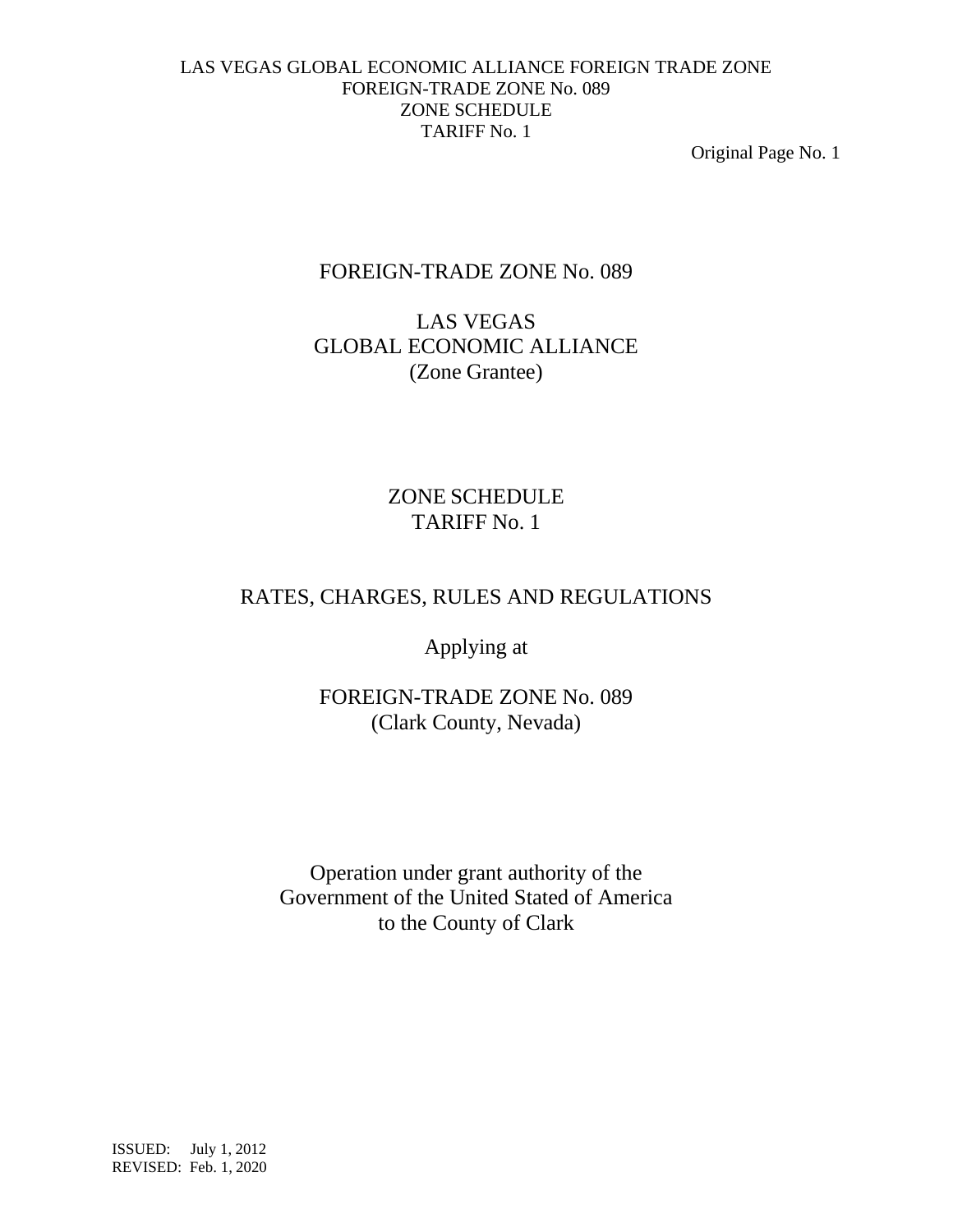Original Page No. 2

#### CHECK SHEET

Listed below are all revisions to Foreign-Trade Zone No. 089, Tariff No. 1

Revision No. Or Page No. **Effective Date** 

VARIOUS JULY 1, 2013

VARIOUS FEB. 1, 2021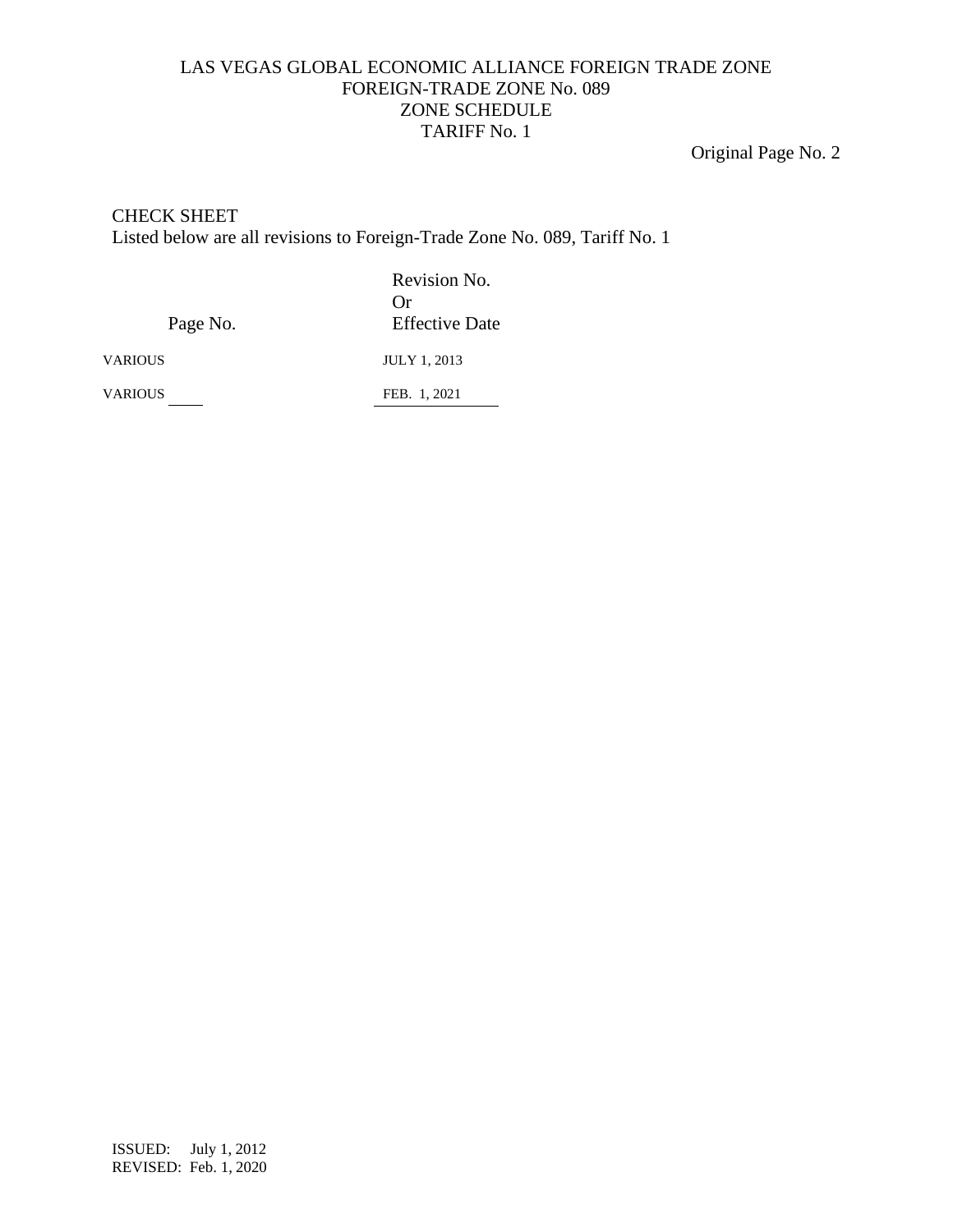Original Page No. 3

Foreign-Trade Zone No. 089

# LAS VEGAS GLOBAL ECONOMIC ALLIANCE (Zone Grantee)

# **Zone Grantee's Office:**

Las Vegas Global Economic Alliance (LVGEA) .

6720 Via Austi Parkway, Ste. 330 Las Vegas, NV 89119 (702) 791-0000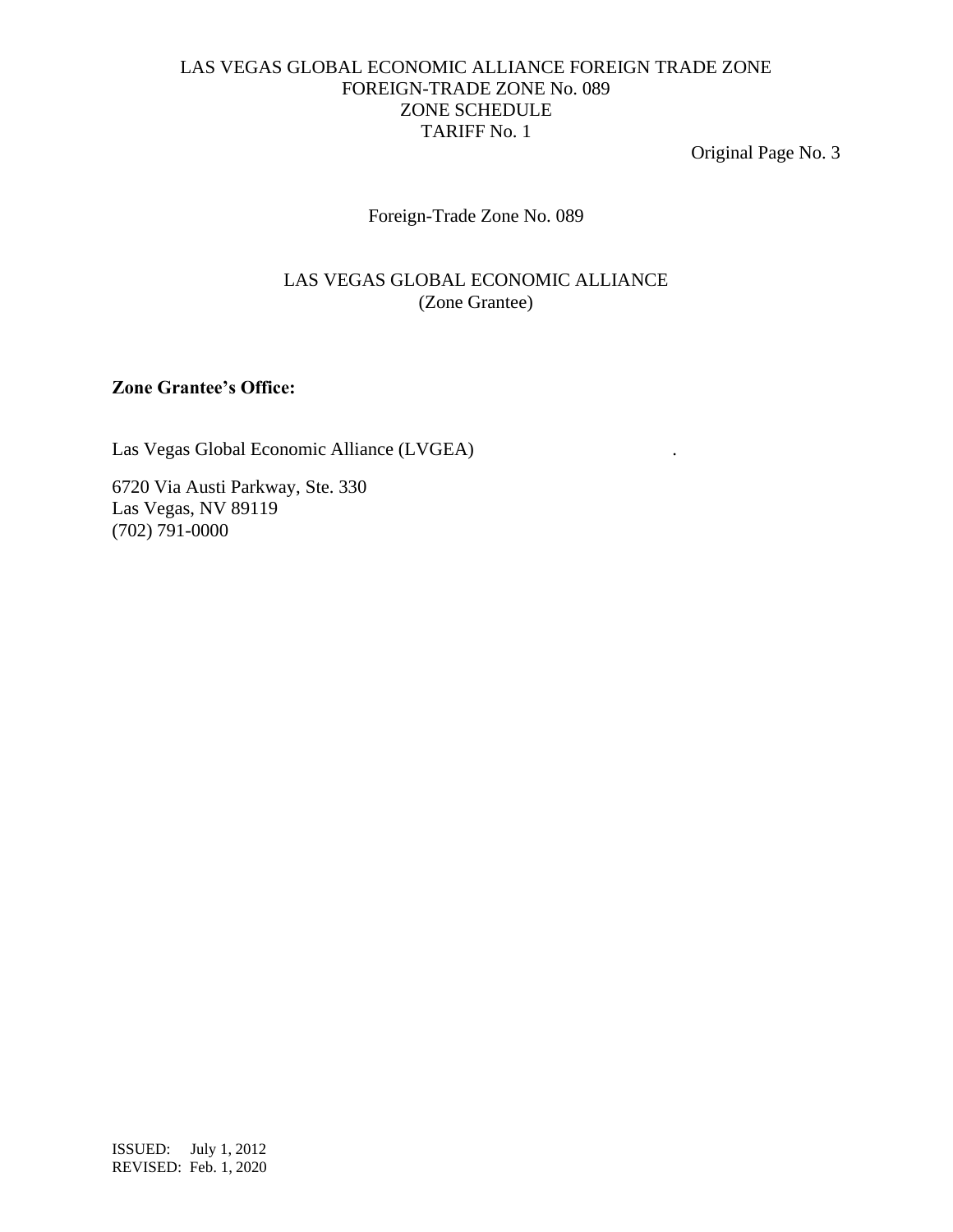# **TABLE OF CONTENTS**

Original Page No. 4

| Title Page                                | Page 1     |
|-------------------------------------------|------------|
| <b>Check Sheet</b>                        | Page 2     |
| <b>Location Page</b>                      | Page 3     |
| <b>Table of Contents</b>                  | Page 4     |
| Description of Foreign-Trade Zone         | Page 5     |
| Privileges of Foreign-Trade Zone          | Page 6     |
| Application of Rates, Rules & Regulations | Page 6     |
| Definitions                               | Page 7-11  |
| <b>Zone Operations</b>                    | Page 11-14 |
| <b>Rules and Regulations</b>              | Page 14-16 |
| Rates, Charges, and Payments              | Page 16-17 |
|                                           |            |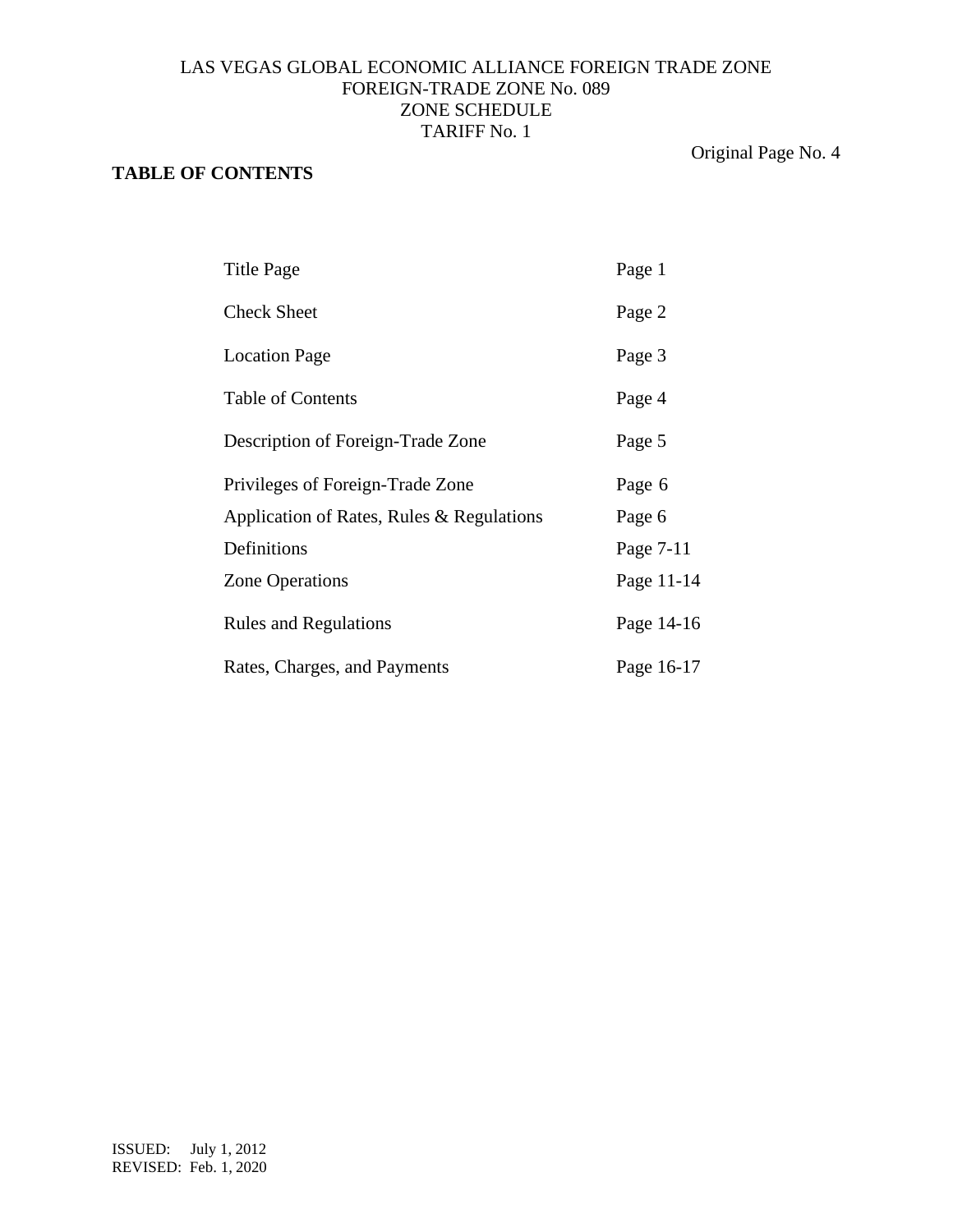Original Page No. 5

#### **DESCRIPTION OF FOREIGN-TRADE ZONE**

Foreign-Trade Zone #089 is sponsored by the Las Vegas Global Economic Alliance as Zone Grantee, pursuant to a grant of authority, under Provisions of Public Law No. 397, 73<sup>rd</sup> Congress, approved June 18, 1934, as amended, issued by the Foreign-Trade Zones Board, Washington, D.C. on October 28, 2003, Board Order 1286, published in the Federal Register Volume 68, Number 208 on October 28, 2003. The Zone project consists of one (1) Subzone and seven (7) Usage-Driven Sites comprising of 72.836 acres in Clark County.

**Site 10** (9.33 acres) Levi Strauss & Company, 7600 Eastgate Road, Henderson (expires 5/31/21)

**Site 11** (60.55 acres) Levi Strauss & Company, 501 Executive Airport Drive, Henderson (expires 5/31/2021)

**Site 12** (0.12 acres) Phoenix Defence, 180 Cassia Way, Suite 507, Henderson (expires 10/31/2021)

**Site 16** (0.034 acres) Centre Firearms Co., Inc. d/b/a LMO, 180 Cassia Way, Suite 506, Henderson (expires 1/31/2024)

**Site 17** (0.53 acres) Retro Manufacturing, 7470 Commercial Way, Henderson (expires 1/31/2022)

**Site 18** (1.62 acres) American Barbell, LLC, 2695 North Lamb Blvd, Ste. 120 Las Vegas (expires 12/31/2022)

**Site 19** (0.212 acres) American Gem Society Laboratories, LLC, 8917 W. Sahara Avenue, Las Vegas (expires 12/31/2022**)**

**Subzone 89B Site 1** (0.44 acres) Tri-Link, Inc., 2875 North Lamb Blvd., Las Vegas (expires 5/31/2022)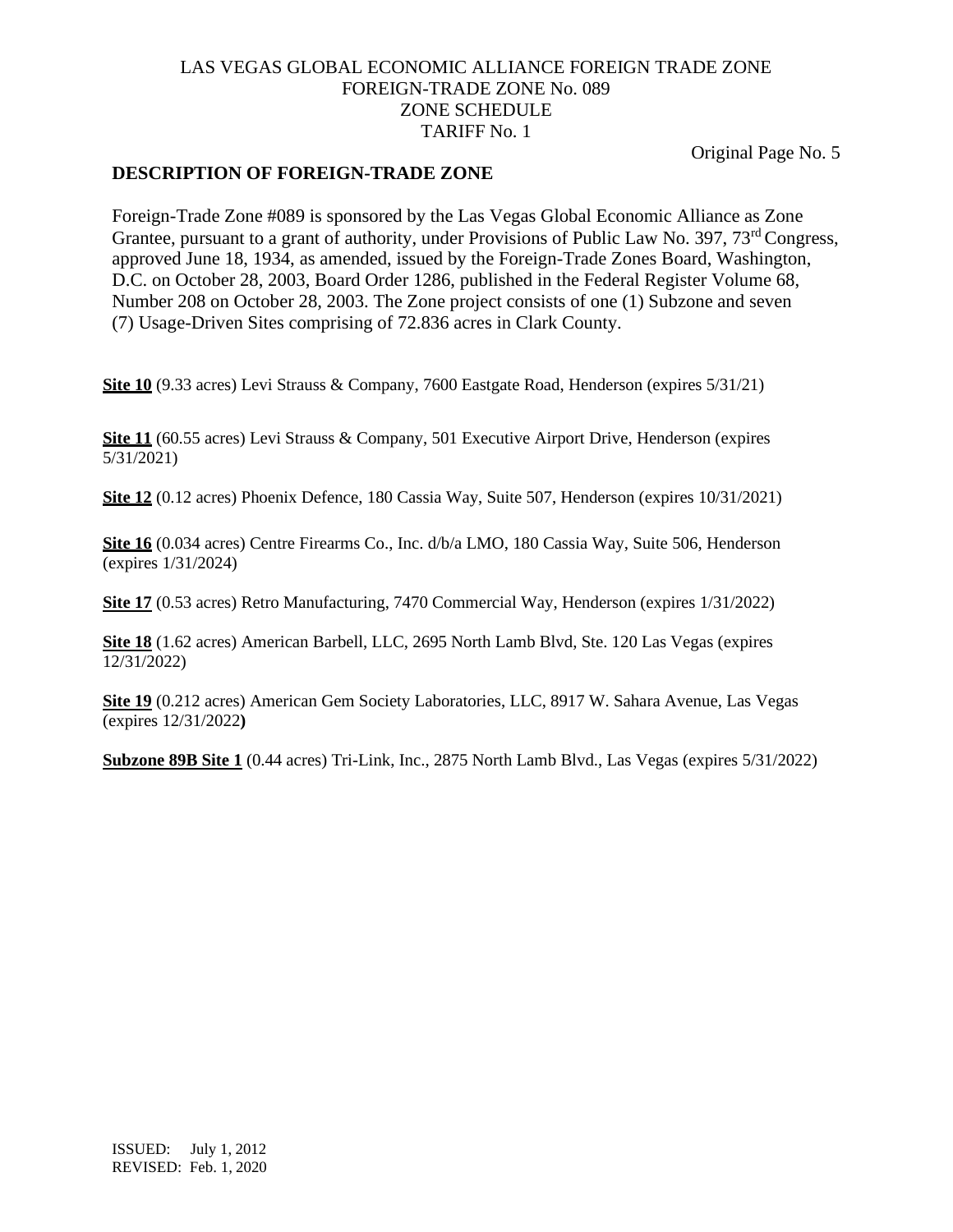Original Page No. 6

# **PRIVILEGES OF FOREIGN-TRADE ZONES**

Foreign-Trade Zone No. 089 shall be subject to, and Zone Operator/users are entitled to, the rights, privileges, powers, and immunities set forth in the Foreign-Trade Zones Act of 1934, as amended (19 US  $\Upsilon$  81 et. seq.) and such rules and regulations promulgated thereunder by the Foreign-Trade Zones Board and enforced by CBP (19CFR146)

# **APPLICATION OF RATES, RULES AND REGULATIONS**

The rates, rules and regulations published in this Zone Schedule / Tariff will apply to all Zone Operators and/or Zone Operator/users of the General-Purpose Zone and Subzones under the jurisdiction of Foreign-Trade Zone #089. Copies of this Zone Schedule / Tariff are on file with the Foreign-Trade Zones Board, Washington, D.C., and are available at the Las Vegas Global Economic Alliance offices upon request.

### *EFFECTIVE DATE:*

This shall be effective on and after the effective date shown on each page.

#### *NOTE TO PUBLIC:*

This tariff is notice to the public that the rates, charges, rules, and regulations apply to all Operator/users without specific notice or quotation.

#### *USE OF FACILITIES DEEMED ACCEPTANCE OF ZONE SCHEDULE / TARIFF*

Use of the Zone Grantees / Zone Operator's Foreign-Trade Zone facilities, bond or FTZ management shall be deemed an acceptance of this Zone Schedule / Tariff and the terms and conditions named herein.

#### *APPLICATION AND INTERPRETATION OF ZONE SCHEDULE / TARIFF:*

The LVGEA shall be the sole judge to interpret and determine the applicability of any of the rates, rules, regulations, or services provided for in this Zone Schedule / Tariff. However, any matter involving interpretation or action by U.S. Customs & Border Protection or other agency of the U.S. Government will be determined by the Port Director of U.S. Customs & Border Protection or his duly appointed representative.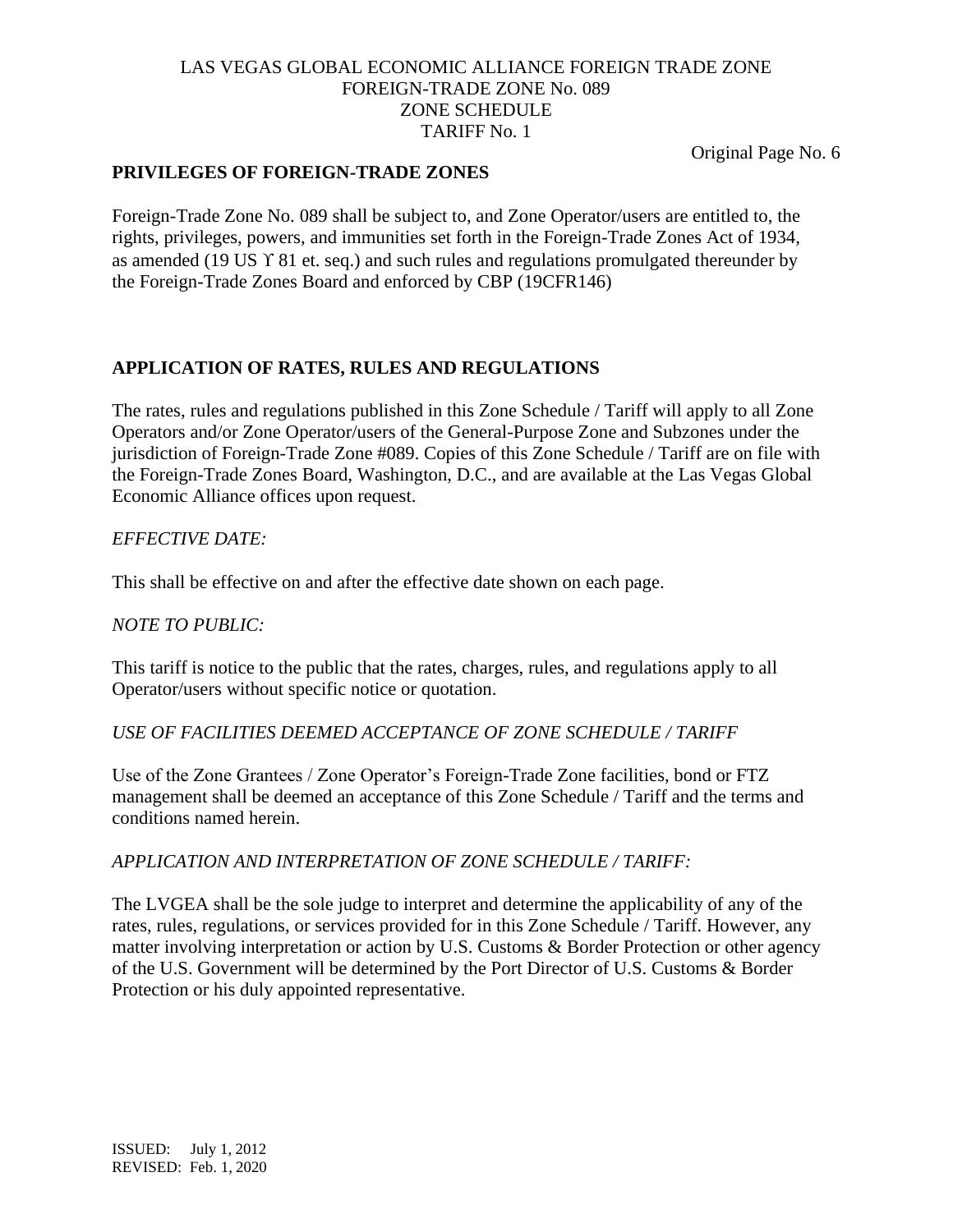#### DEFINITION

Original Page No. 7

- **Act**: The term "Act" means the Foreign-Trade Zones Act.
- **Activation**: Approval by the Zone Grantee and U.S. Customs & Border Protection Port Director permitting operations to begin which allow the admission and handling of merchandise in zone status.
- **Admission**: The physical arrival of goods into a zone in a specified zone status with the appropriate approvals of the Zone Grantee and the U.S. Customs & Border Protection (CBP). The word "admission" is used instead of "entry" to avoid confusion with CBP entry processes under Parts 141-144 of the CBP Regulations.
- **Alteration**: A change in the boundaries of an activated zone or subzone. Activation of a separate site of an already activated zone or subzone with the same Zone Operator at the same port. The relocation of an already activated site with the same Zone Operator.
- **Alternative Site Framework:** An optional approach to designation and management of zone sites allowing greater flexibility and responsiveness to serve single operator/user locations. The ASF was adopted by the Board as a matter of practice in December 2008 (74 FR 1170, January 12, 2009; correction 74 FR 3987, January 22, 2009) and modified by the Board in November 2010 (75 FR 71069, November 22, 2010).
- **Annual Report:** Required report by the FTZ Board based on a calendar year reporting period and must be filed electronically via the FTZ Portal by March 31<sup>st</sup> of the following year. This report is based on the value of goods.
- **Board**: The term "Board" means the Foreign-Trade Zone Board.
- **Customs Territory**: The Customs territory is the territory of the U.S. in which the general tariff laws of the U.S. apply. Customs territory of the United States includes only the States, the District of Columbia and Puerto Rico. (General Note 2, Harmonized Tariff Schedule of the United States (19 U.S.C. 1202)
- **Deactivation**: Voluntary discontinuation of the activation of an entire zone or Subzone by the Zone Grantee or Zone Operator. (Discontinuance of the activated status of only part of a Zone is an alteration.)
- **Direct Delivery:** A procedure for delivery of merchandise to a zone without prior application and approval on CBP Form 214; designed for low-risk, repetitive shipments whose ordering and timing are under the control of the Zone Operator. Approval to utilize direct delivery must be obtained from the Port Director.
- **Drawback**: Drawback means the refund or remission, in whole or in part, of a customs duty, fee or internal revenue tax which was imposed on imported merchandise under Federal law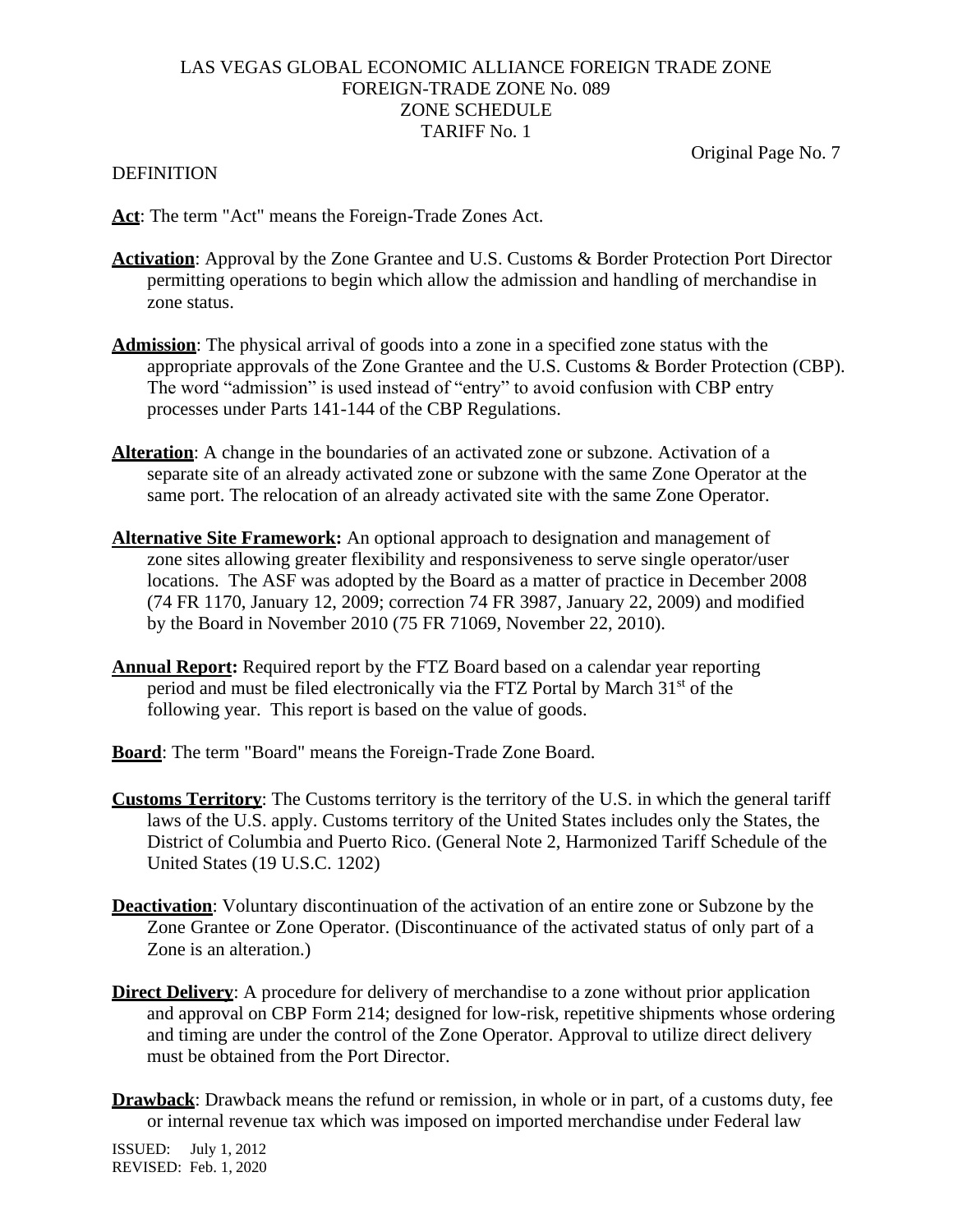Original Page No. 8

because of its importation, and the refund of internal revenue taxes paid on domestic alcohol as prescribed in 19 USC 1313(d).

- **General-Purpose Zone**: A general-purpose zone is established for multiple activities by multiple operator/users. Storage, distribution, testing, repackaging, and repair are some of the possible activities in a GPZ. Processing or producing in a GPZ requires the permission of the Foreign-Trade Zones Board.
- **Harmonized Tariff Schedule of the United States (HTSUS)**: Published by the U.S. International Trade Commission, the HTSUS is used in the classification of imported merchandise for rates of duty and statistical purposes.
- **Inverted Tariff**: Where imported parts are dutiable at higher rates than the finished product into which they are incorporated. Please review restrictions that may apply as per the Board and CBP.
- **Magnet Site:** A site intended to serve or attract multiple operators or users under the ASF.
- **Major Boundary Modification:** The amendment to the zone project with a major scope of adjustment. This is to apply for a major designation to the zone project, usually specific to a service area expansion or the establishment of a magnet site.
- **Manipulation**: As defined in Section 562 of the Tariff Act, processing wherein merchandise is packed, unpacked, repacked, cleaned, sorted, graded, or otherwise changed in condition. The precise distinction between manipulation and producing is subject to interpretation and enjoys a long history of case law.
- **Manufacturing/Production**: The U.S. Customs & Border Protection determines what constitutes production on a case-by-case basis, distinguishing it from other operations such as manipulation, processing, production, and blending. The FTZ Board has defined it as any process that results in a change in CBP classification of the merchandise, and therefore, requires prior clearance from the Board pursuant to the producing conditions in specific foreign-trade zone grants.
- **Minor Boundary Modification:** The amendment to the zone project with a minimal scope of adjustment. This is to apply for a minor designation to the zone project, usually specific to a proposed operator or user.
- **Operator's Bond**: A bond submitted to U.S. Customs & Border Protection, on CBP Form 301, to assure compliance with the Customs Regulations as set forth at 19 CFR 113.73.
- **Port**: "Las Vegas Global Economic Alliance" shall mean all U.S. Customs & Border Protection ports of entry within Clark County included within the Port District of 2722 as created and defined by the federal government and pursuant to provisions of the Charter of Clark County, together with all areas, premises and facilities including the Foreign-Trade Zone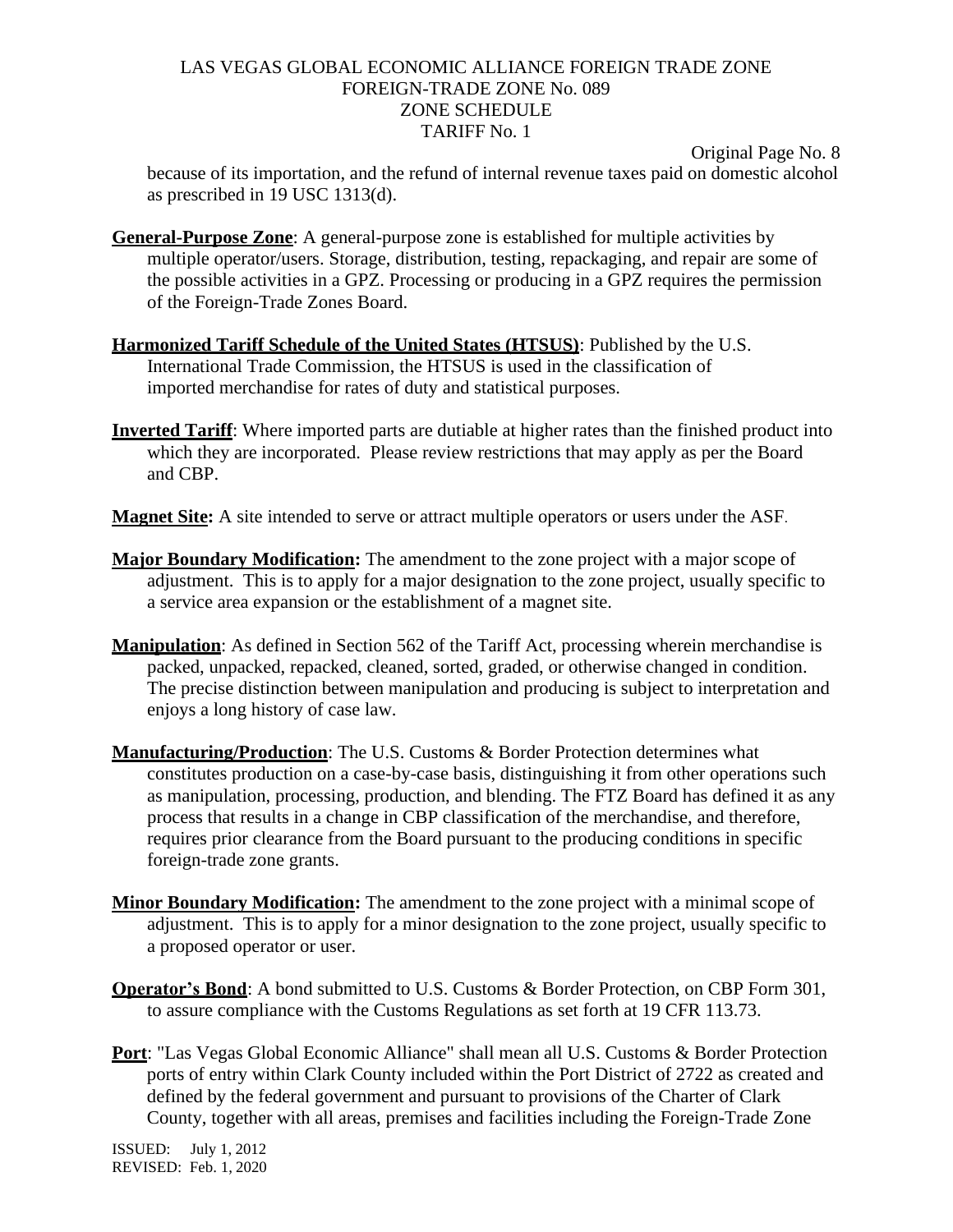Original Page No. 9

which are under the jurisdiction of the Board.

- **Port of Entry:** A place designated by the U.S. Government at which a U.S. Customs & Border Protection officer is assigned with authority to accept entries of merchandise collect duties and enforces the various provisions of the Customs laws. A Service Port is a CBP location that has a full range of cargo processing functions, including inspections, entry, collections, and verification (19 CFR 101.1).
- **Processing**: Any zone activity (other than production) requiring a change in condition of merchandise which results in a change in the CBP classification of an article or in its eligibility for entry for consumption.
- **Production Authority:** Activity involving the substantial transformation of a foreign article resulting in a new and different article having a different name, character, and use, or activity involving a change in the condition of the article which results in a change in the customs classification of the article or in its eligibility for entry for consumption.
- **Risk**: The degree of exposure to the chance of noncompliance which would result in the loss or injury to the trade, industry, or the public.
- **Service Area:** The jurisdiction(s) within which a grantee proposes to be able to designate sites via minor boundary modifications under the ASF.
- **Subzone**: A special-purpose zone established as part of a zone project for a limited purpose that cannot be accommodated within an existing General-Purpose Zone. Subzones must be sponsored by the Zone Grantee of a General-Purpose Zone. The term "Subzone" shall mean any person or firm wishing to become a Subzone will enter into an agreement with the Zone Grantee and refer to the Zone Schedule / Tariff. While this definition still applies it is expanded under the ASF (Alternative Site Framework) and is also allowed within the GP Zone as well.
- **Transaction(s)**: The term "Transaction or Transactions" shall mean any change in inventory, and/or manipulation activity being performed within the Zone.
- **Transfer**: To take merchandise with zone status from a Foreign-Trade Zone for consumption, transportation, exportation, warehousing, cartage or lighterage, vessel supplies and equipment, admission to another Foreign-Trade Zone, and like purposes.
- **Unique Identifier Number (UIN)**: This inventory control and recordkeeping method controls merchandise in a cumulative identification, i.e., by unique numbers and/or letters that identify merchandise admitted into the Foreign-Trade Zone. Inventory levels are adjusted on a First-In First-Out (FIFO) or Foreign-First (FOFI) basis pursuant to generally accepted accounting principles. Merchandise need not be segregated. All FTZ reports are linked to the inventory control and recordkeeping systems to ensure accurate reports.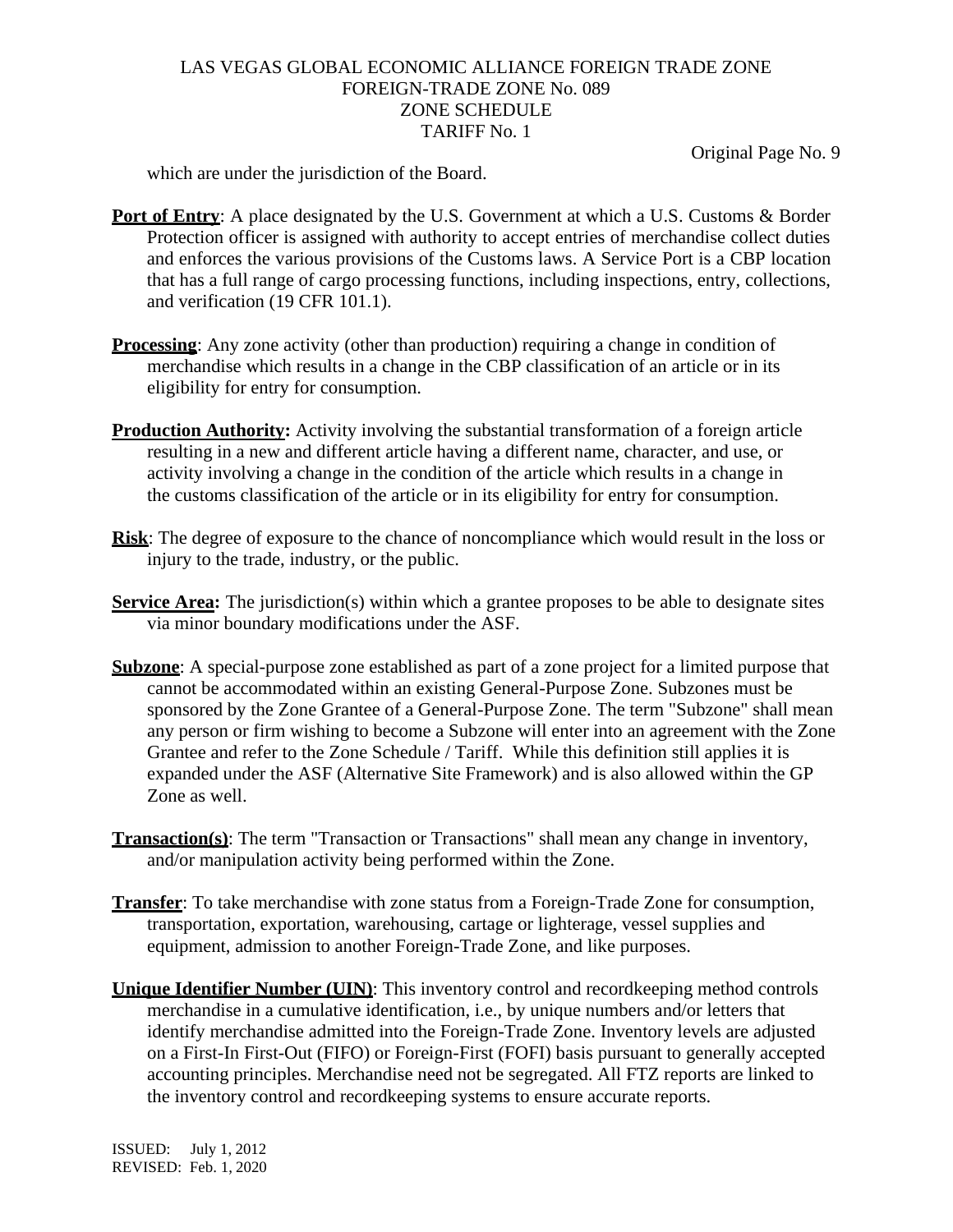Original Page No. 10

- **U.S. Customs & Border Protection Transaction Documentation**: The term "U.S. Customs & Border Protection Transaction Documentation" is defined as a U.S. Customs & Border Protection Form 214, 216, amendment thereto, or any filing or action which results in the change of inventory or Zone status.
- **Weekly Entry Procedures**: A CBP procedure that permits selected qualified zones and subzones to file a weekly entry on CBP Form 3461 for the estimated removals of merchandise destined for domestic consumption during the following business week. Once the Port Director has approved the entry, the Zone Operator may ship the products all week up to the quantity estimated. Weekly entry may be approved for zone operations of a repetitive nature in order to allow for expedited removal of merchandise from the zone.
- **Zone**: The term "Zone" means a "Foreign-Trade Zone" and/or Foreign-Trade Zone No. 089 and all activated sites.
- **Zone Grantee**: A corporation to which the privilege of establishing, operating and maintaining a foreign-trade zone has been granted by the Foreign-Trade Zones Board. Grantee corporations must be either public corporations or private corporations organized for the purpose of establishing a zone project. Examples of public entities that might receive an FTZ grant include: a political subdivision (including a municipality), a public agency, or a corporate municipal instrumentality of one or more states. Qualified private corporations must be chartered for this purpose under a law of the state in which the zone is located. The term "Zone Grantee" shall mean the Las Vegas Global Economic Alliance in its capacity as the entity given a grant of authority by the Foreign-Trade Zones Board.
- **Zone Lot**: A collection of merchandise maintained under an inventory control method based on specific identification of merchandise admitted into a zone by lot and lot number (ZLN).
- **Zone Merchandise**: FTZ merchandise includes goods, wares, and chattels of every description. Not included are prohibited merchandise, building material and supplies for use in the operation of a zone.
- **Zone Operator or FTZ Operator**: A corporation, partnership or person that operates a zone or subzone under the terms of an agreement with the Zone Grantee. A Zone Grantee may act as its own Zone Operator.
- **Zone Site**: The physical location of the General-Purpose Zone or Subzone Site of a Foreign-Trade Zone.
- **Zone Status**: The status of merchandise admitted to a zone, i.e. domestic (D), non-privileged (NPF), privileged foreign (PF) or zone restricted (ZR).
- **Zone Operator/user**: A person or company using a zone for storage, handling, or processing of merchandise. A Zone Operator may authorize an operator/user to maintain its own inventory system and procedures manual. However, the Zone Operator remains responsible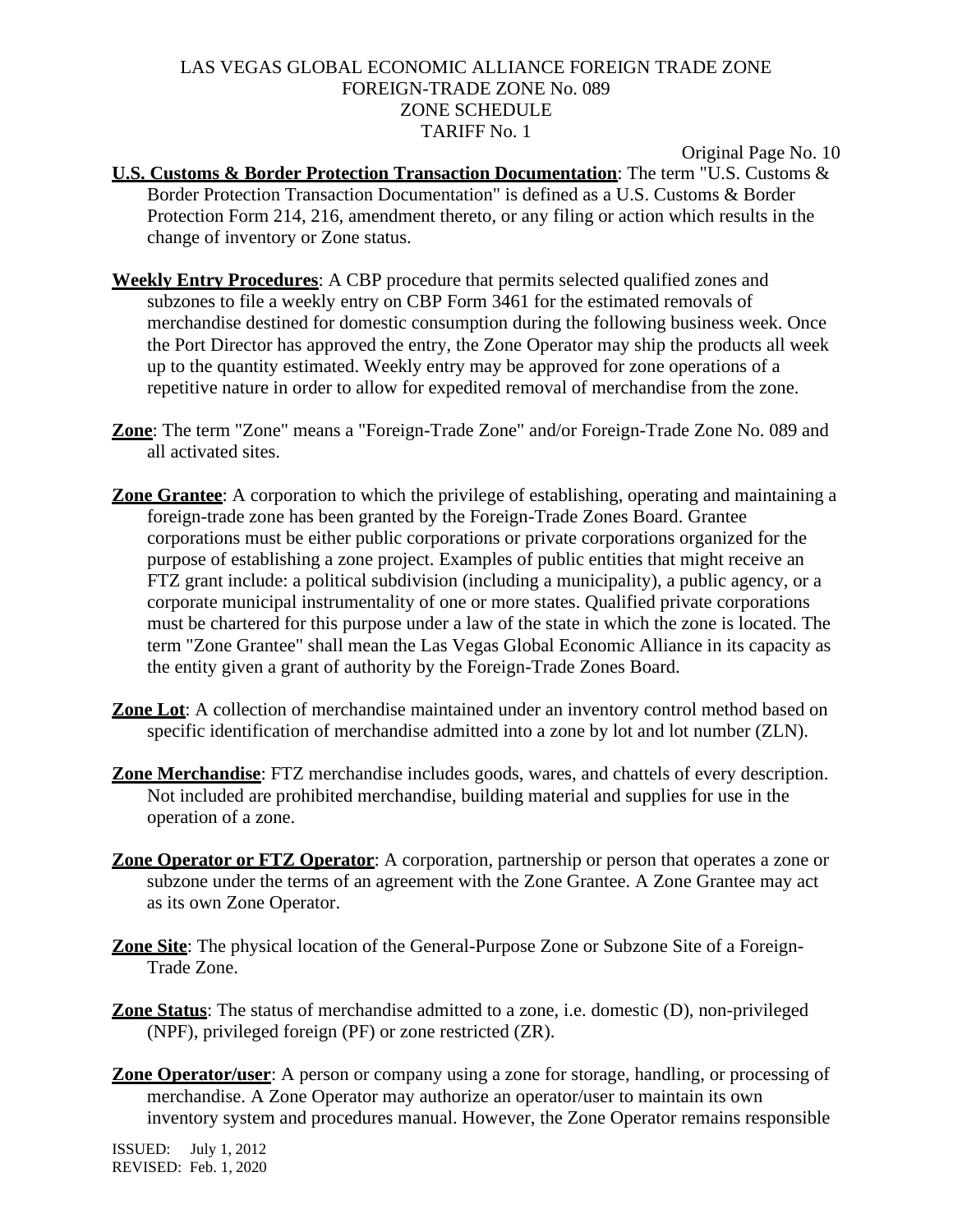Original Page No. 11

to U.S. Customs & Border Protection for inventory control unless the operator/user posts its own Zone Operator's bond. The term "Zone Operator/user" or "Operator/user" each shall mean any person or firm using Zone or subzone for storage, handling, or processing merchandises. As required by the U.S. Customs & Border Protection regulations, such Operator/users shall be supervised by the Zone Operator.

### **ZONE OPERATIONS**

### *OPERATIONS, FORMS AND PROCEDURES - GENERAL:*

The merchandise and operations permitted in the Zone, the disposition of merchandise in the Zone, the Zone status of the merchandise and special provisions applicable to each status, the subsequent export of merchandise removed from the Zone, and other operations in the Zone are as authorized by the Foreign-Trade Zones Act. The Zone forms required for such activities are available upon request and must be properly filled out in their entirety by every Zone Operator/user and must comply with the ACT and with all U.S. Customs & Border Protection Regulations.

#### *FTZ ANNUAL REPORTS*:

As required by the FTZ Board (15CFR400) the annual report must be filed electronically through the OFIS Web Portal established and managed by the FTZ Board. This report is reportable based on the value of goods received, stored, shipped, and manipulated/produced within the Zone Project. The deadline to submit the report by the Grantee is March  $31<sup>st</sup>$ , but the deadline for the operator to submit the report is February 15<sup>th</sup>.

#### *MERCHANDISE PERMITTED IN A ZONE:*

Foreign and domestic merchandise of every description, except such as is specifically prohibited by law, may without being subject to the U.S. Customs & Border Protection laws of the United States, except as otherwise provided in the Foreign-Trade Zones Act and the regulations made thereunder, are brought into a Zone. All gold, except fabricated, is prohibited by special order of the Foreign Trade Zones Board.

# *RIGHT TO EXCLUDE COMMODITIES:*

At the FTZ Operator's option subject to federal, state and city regulations, and only by special arrangements, explosive, hazardous or inflammable commodities or materials may be handled or received at the Foreign Trade Zone.

The Port or the FTZ Operator reserves the right (without responsibility for demurrage, other charges, loss, or damage) to refuse to accept, receive, and unload:

(i) Cargo for which previous written agreement for storage space, receipt, unloading or handling have not been made with the FTZ Operator or by the shipper,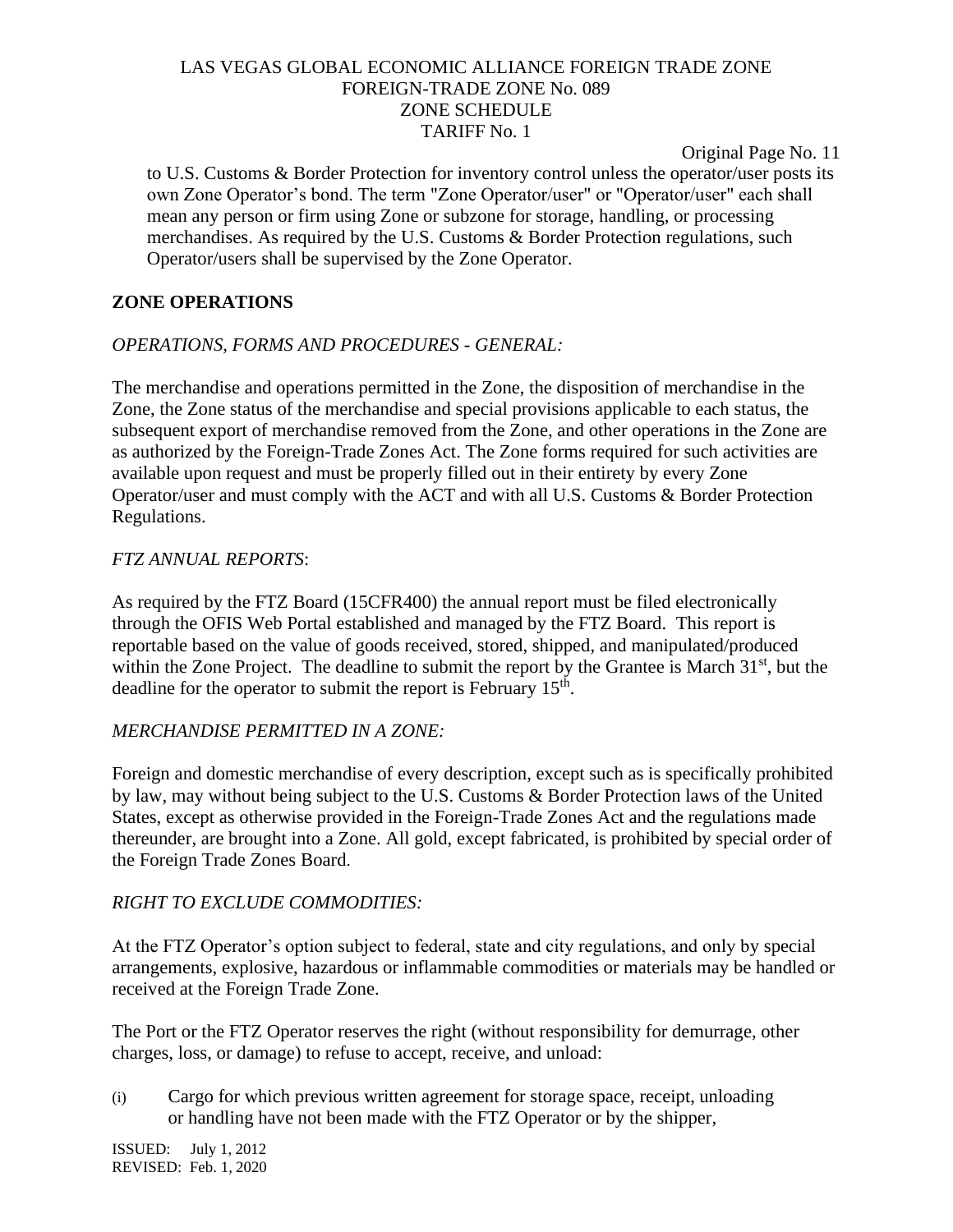Original Page No. 12

consignee, or carrier.

- (ii) Cargo deemed extremely offensive, perishable, and hazardous.
- (iii) Cargo not in packages or containers suitable for ordinary handling incidental to its transportation.

# *MANIPULATION, PRODUCTION, EXHIBITION OF MERCHANDISE*

In general, merchandise lawfully brought into a Zone may, in accordance with these and other regulations made under the provisions of the Foreign-Trade Zones Act, be stored, sold, exhibited, broken up, repacked, assembled, distributed, sorted, graded, cleaned, mixed with foreign and domestic merchandise, or otherwise manipulated, or be produced except as otherwise provided.

- (a) Permission for any manipulation or exhibition in a Zone must be obtained from the Port Director of U.S. Customs & Border Protection, as the representatives of the Board, subject to such application and procedure prescribed by the Secretary of the Treasury or Homeland Security for the protection of the revenue / homeland security.
- (b) Permission for any assembly or producing / manufacturing or processing operations in a Zone must be obtained from the Foreign-Trade Zones Board, subject to such application and procedure prescribed by the Board set forth in 15 C.F.R. Part 400, Subpart D. Grantee sponsorship/concurrence is required for this authorization.
- (c) In the event of the denial of any application by the Port Director of U.S. Customs & Border Protection for any reason, the Zone Grantee, or the Zone Operator of the Zone, may, but is under no obligation to, appeal the adverse ruling of the Board. If any revenue protection considerations are involved in such application, the Board shall be guided by the determinations of the Secretary of the Treasury with respect to them.

# *RESIDENCE WITHIN ZONE:*

No person shall be allowed to reside within the Zone except Federal, State, or Municipal officers or agents whose resident presence is deemed necessary by the Board.

# *STATUS OF MERCHANDISE:*

(a) For the purpose of the Act and the regulations of this Section, all merchandise within a Zone, except merchandise in transit through a Zone as provided in sections 146.14 and 146.13 of Customs regulations, and except merchandise temporarily transferred to a Zone for manipulation as provided in paragraph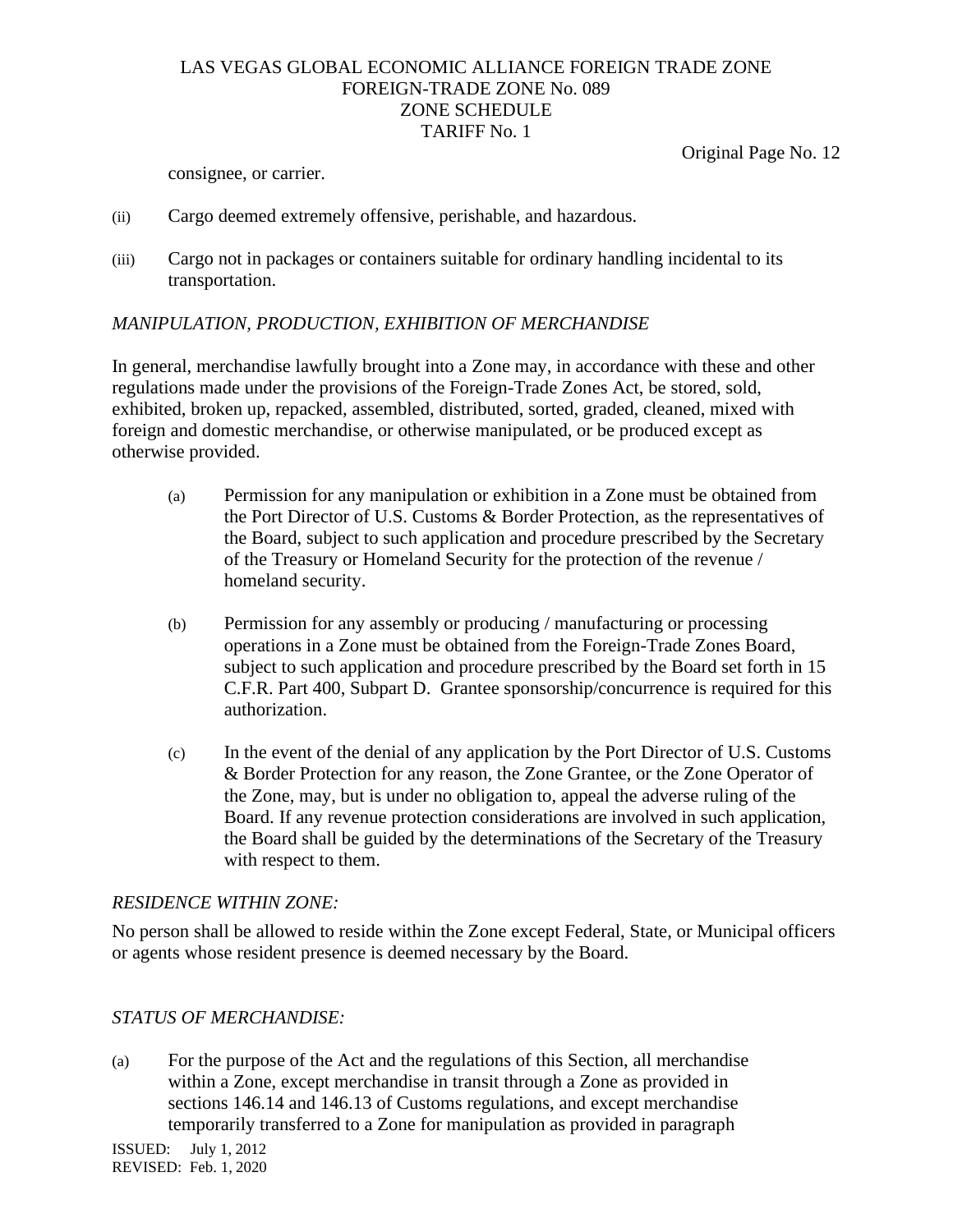Original Page No. 13

.

(b) of this section, shall be given a Zone status as:

- (1) Privileged foreign merchandise
- (2) Non-privileged foreign merchandise
- (3) Domestic merchandise
- (4) Zone-restricted merchandise

In accordance with Subpart C of U.S. Customs & Border Protection regulations.

(b) Imported merchandise which has been entered and which has remained in continuous U.S. Custom custody may be temporarily transferred to a Zone for manipulation under U.S. Customs & Border Protection supervision pursuant to Section 562, Tariff Act of 1930, as amended, and for return to U.S. Customs & Border Protection territory. Any such merchandise shall not be considered within the purview of the Foreign-Trade Zones Act but shall be treated in all respects as though remaining in U.S. Customs & Border Protection territory. Therefore, no Zone form or procedure shall be considered applicable but the merchandise shall remain subject in the Zone to such requirements as are necessary for the enforcement of Section 562 and other pertinent U.S. Customs & Border Protection laws.

#### *USE OF ZONE BY CARRIERS:*

The docking facilities, and loading or unloading stations of a Zone are intended primarily for the use of vehicles, for unloading merchandise into the Zone or loading merchandise from the Zone, and their use for other purposes may be terminated by the Secretary of the Treasury if found to endanger the revenue, or by the Board if found to interfere with the primary uses of the Zone.

#### *RETAIL TRADE WITH ZONE:*

No retail trade shall be conducted within a Zone except under permits issued by the Zone Grantee and approved by the Board. Such permittees shall sell no goods except such domestic or duty-paid or duty-free goods as are brought into the Zone from U.S. Customs & Border Protection territory. Permits which are sent to the Board for approval shall be accompanied by a sworn statement, subscribed to by the applicant before a duly authorized officer to administer oaths setting forth in detail the nature of the retail trade to be conducted, and containing an agreement that such applicant will sell no goods except of the kinds specifically authorized by the Act, which are brought into the Zone from U.S. Customs & Border Protection territory. No goods shall be offered for sale or sold in a Zone which are not of the same kind and quality permitted to be offered for sale or sold on the political jurisdiction in which the Zone is located.

#### *ERECTION OF BUILDINGS WITHIN THE ZONE:*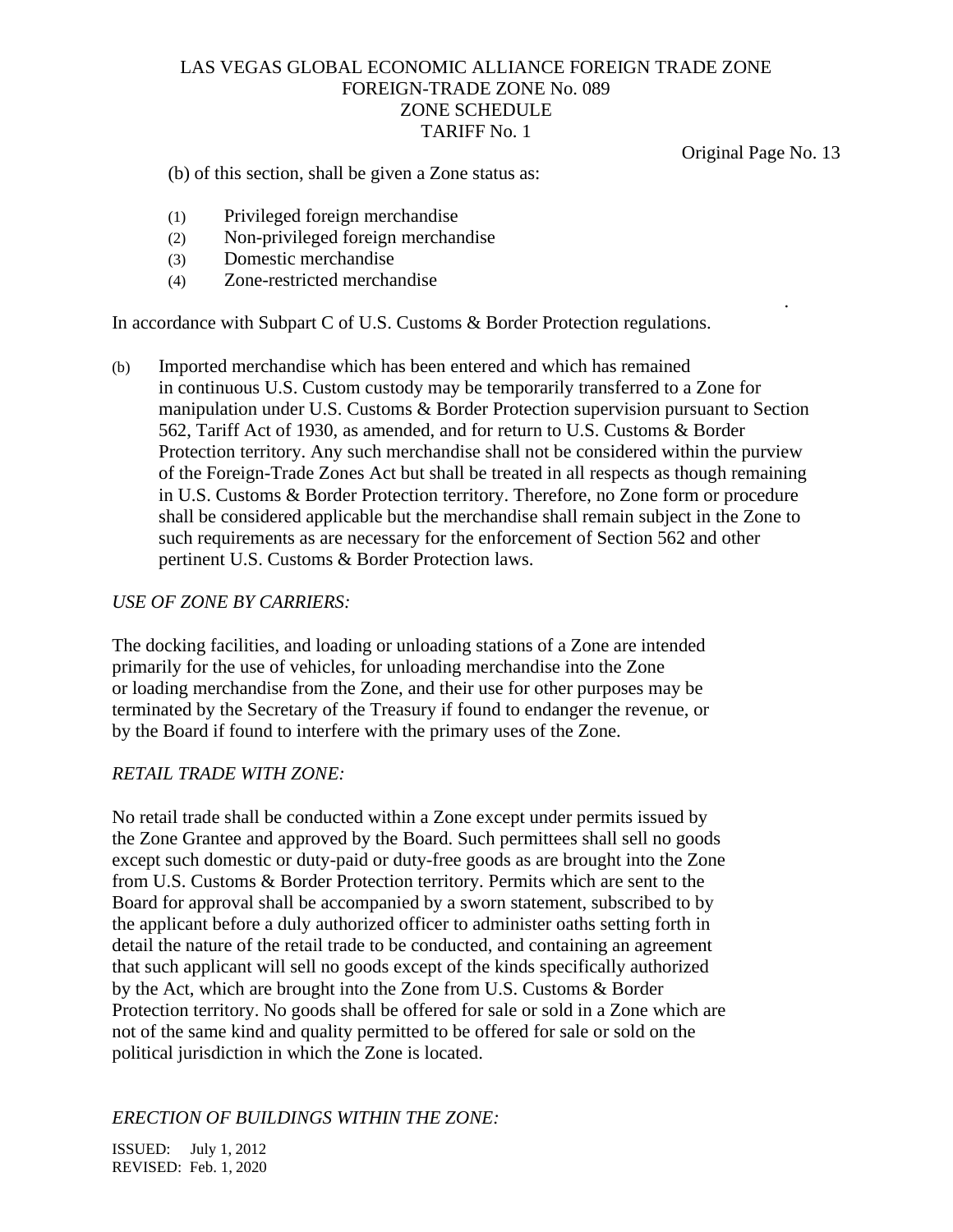Original Page No. 14

The Zone Operator may and under reasonable and uniform regulations for like conditions and circumstances to be prescribed by it, permit other person, firms, corporations, or associations to erect such building and other structures within the Zone as will meet their particular requirements: Provided, (a) that such permission shall not constitute a vested right against the United States, nor interfere with or complicate the revocation of the grant by the United States; (b) that in the event of the United States or the Zone Operator desiring to acquire the property of the permittee, no good will shall be considered as accruing from the privilege granted to the Zone; and (c) that such permits shall not be granted on the terms that conflicts with the public use of the Zone as set forth in the Act. And provided further, that accepted sanitary practices be followed in the construction, equipment, and operation of such buildings and other structures.

### *HOURS OF BUISNESS AND SERVICE:*

Hours of business and service, for U.S. Customs & Border Protection purposes, shall be the same as those prescribed in U.S. Customs & Border Protection regulations.

The Zone shall be available for business activities on a 24-hour basis. Regular or normal business hours shall be between the hours of 8:00 a.m. and 5:00 p.m., Monday through Friday.

The Zone may be opened at other times, on an irregular or regular basis, upon application and with approval of the Zone Operator and U.S. Customs & Border Protection officials.

# **RULES AND REGULATIONS**

# *RULES AND REGULATIONS CONFORM:*

General Rules and Regulations in this section governing procedure within Foreign-Trade Zone No. 089 are issued in conformity with and supplementary to the Foreign-Trade Zone Board's Regulations and such of the United States laws and regulations relating to ports of entry as are applicable to Foreign Trade Zone operations.

#### *GENERAL RULES:*

All general rules published in this Foreign-Trade Zone No. 089, Zone Schedule / Tariff No. 1 may be revised. Supplements or revisions to this Zone Schedule / Tariff will govern and control in the event they conflict with this Zone Schedule / Tariff.

# *FOREIGN-TRADE ZONES BOARD:*

Foreign-Trade Zone No. 089 is regulated by the Foreign Trade Zones Board, Washington, D.C., under 15 C.F.R. Part 400. Copies of these regulations are maintained at the Foreign-Trade Zone No. 257 office for reference.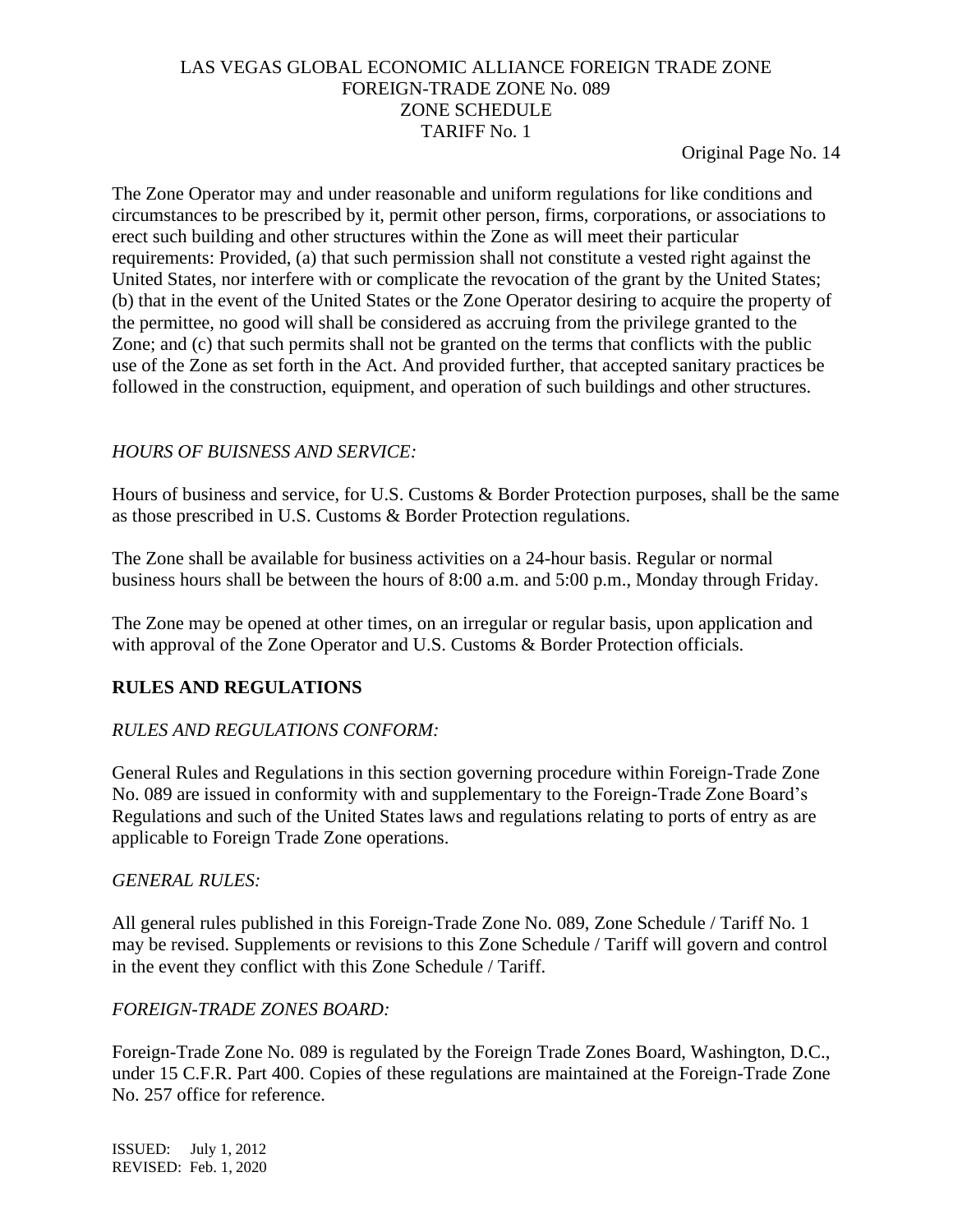Original Page No. 15

All persons and merchandise of every description entering or leaving Zone No. 089 for any purposes whatsoever shall be bound by the lawful regulations of the Foreign Trade Zones Board and by the Zone regulations issued thereunder.

#### *U.S. CUSTOMS AND BORDER PROTECTION REGULATIONS:*

Foreign-Trade Zone No. 089 is subject to special U.S. Customs & Border Protection regulations as defined in 19 C. F. R., Section 146. Copies of these regulations are maintained at the office of Foreign-Trade Zone No. 089 for reference.

#### *CONFIDENTIAL RELATIONSHIP:*

The FTZ Operator will take precautions to avoid the divulging of confidential information regarding merchandise and services thereon performed in the Zone. Any Zone employee violating this confidential relationship will be suitably disciplined or discharged.

# *GOVERNMENT AGENCIES:*

All lawful regulations of government agencies must be complied with insofar as they are not in conflict with Public Law No. 397 of the 73rd Congress (Foreign Trade Zones Act), and as expanded under Public Law No. 566, 81st Congress, and the regulations issued thereunder.

# *COMPENSATION INSURANCE:*

Every person employed by contractors or customers in the Zone shall be properly covered by Workers Compensation Insurance. As required by Nevada law, proof of this shall be furnished before any work may be started. This includes work performed by the operator, contract or temp agencies, and user's staff and representatives. A Certificate of Insurance is required.

#### *PUBLIC INTEREST, HEALTH AND SAFETY:*

No operation or process of treatment will be permitted in the Zone that, in the judgment of the City or County, is detrimental to the public interest, health and safety. All Insurance/Fees/Agreement requirements set forth in the operator agreement and zone schedule must be adhered to prior to activation.

#### *SPECIAL SERVICES:*

Operator/users of Zone facilities requiring special or additional service not being regularly furnished to all Operator/users of Zone must request same in writing to the Zone Operator, who shall clear the possibility of furnishing such services with U.S. Customs & Border Protection and consider cost thereof for account of Operator/user. If service is established, it will be made available under similar circumstances to all Operator/users on the same basis.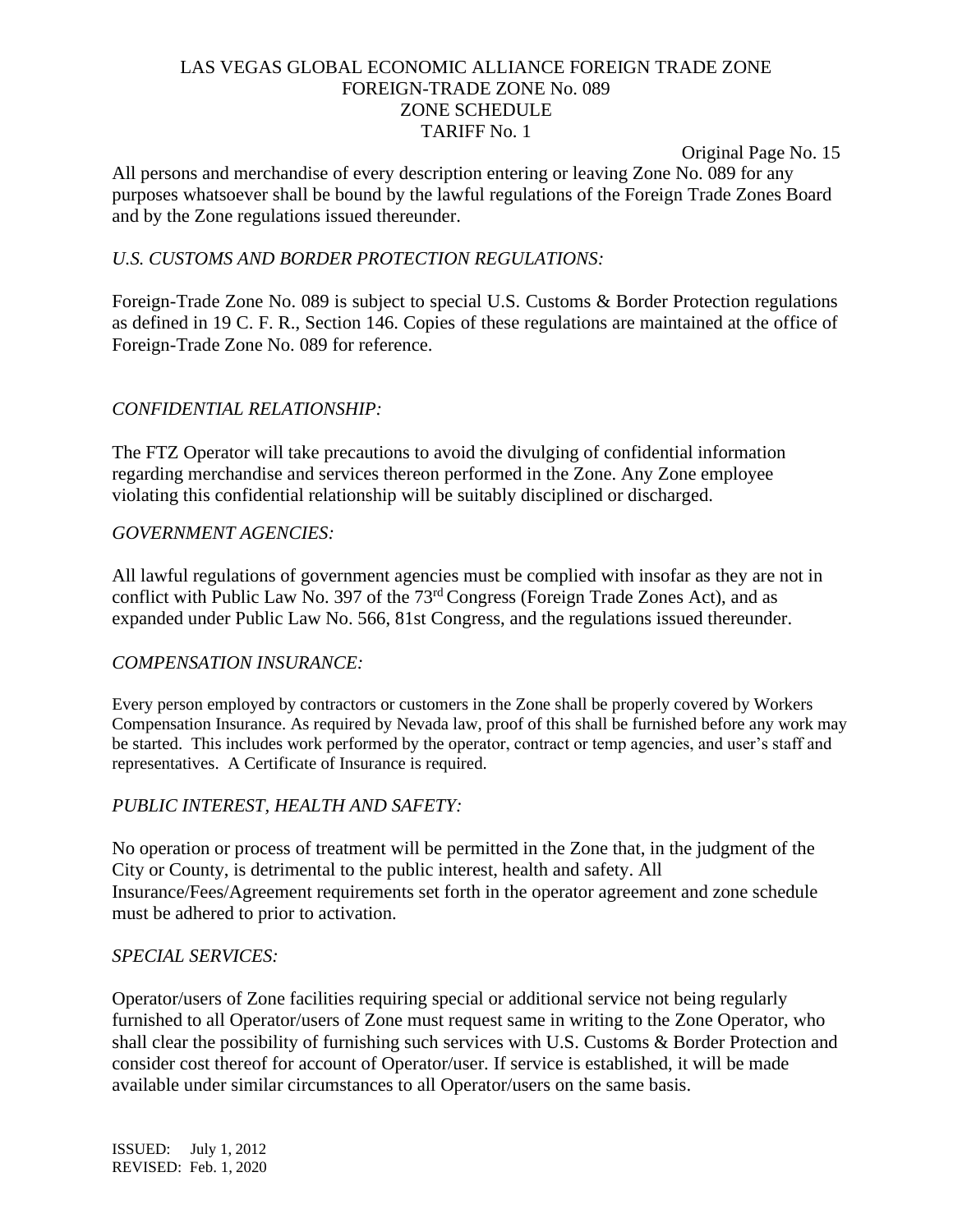Original Page No. 16

### *GENERAL LIABILITY INSURANCE:*

General Liability Insurance is required for all operators participating in the FTZ 089 Zone Project. The following is required:

- A certificate for proof of insurance is required
- The minimum amount required is \$1,000,000
- The certificate must show The LVGEA indemnified

# *LIABILITY*

FTZ 089 is not a representative of the operator or zone user with regards to the management and compliance of the FTZ Program. The regulatory mandates set by the FTZ Board in 15CFR400 and by Customs and Border Protection in 19CFR146 are the direct responsibility of the Operator as explicitly detailed in the previously mentioned regulations. FTZ 089 is not responsible for the education, training, or advocacy of these compliance requirements. Furthermore, FTZ 089 bears no responsibility or liability for the inventory, security, or disposition of the goods that reside or benefit from the FTZ Program.

### **RATES, CHARGES AND PAYMENT APPLICABLE**

#### *TERMS OF PAYMENT:*

Terms of payment is net 30 days. All fees are payable to The Las Vegas Global Economic Authority (LVGEA). A five percent late fee is assessed each month for payments beyond the aforementioned terms. Payment must be issued in the form of a wire transfer, check, or money order.

Invoicing of the first annual fee is due based on the effective date of the operator agreement and is pro-rated for the first year. For year two and the remainder of the life of the agreement each annual fee is billed in January with 30-day terms for payment. No partial payments are allowed beginning year two of the Operator's Agreement.

### *CHARGES FOR U.S. CUSTOMS & BORDER PROTECTION & PARTNER GOVERNMENT AGENCIES:*

All fees, charges, duties, penalties, liquidated damages, tariffs, or taxes assessed by U.S. Customs & Border Protection or Partner Government Agencies is the sole responsibility of the FTZ Operator and must be paid directly to CBP/PGA without fail. FTZ 089 is indemnified and held harmless for any liability.